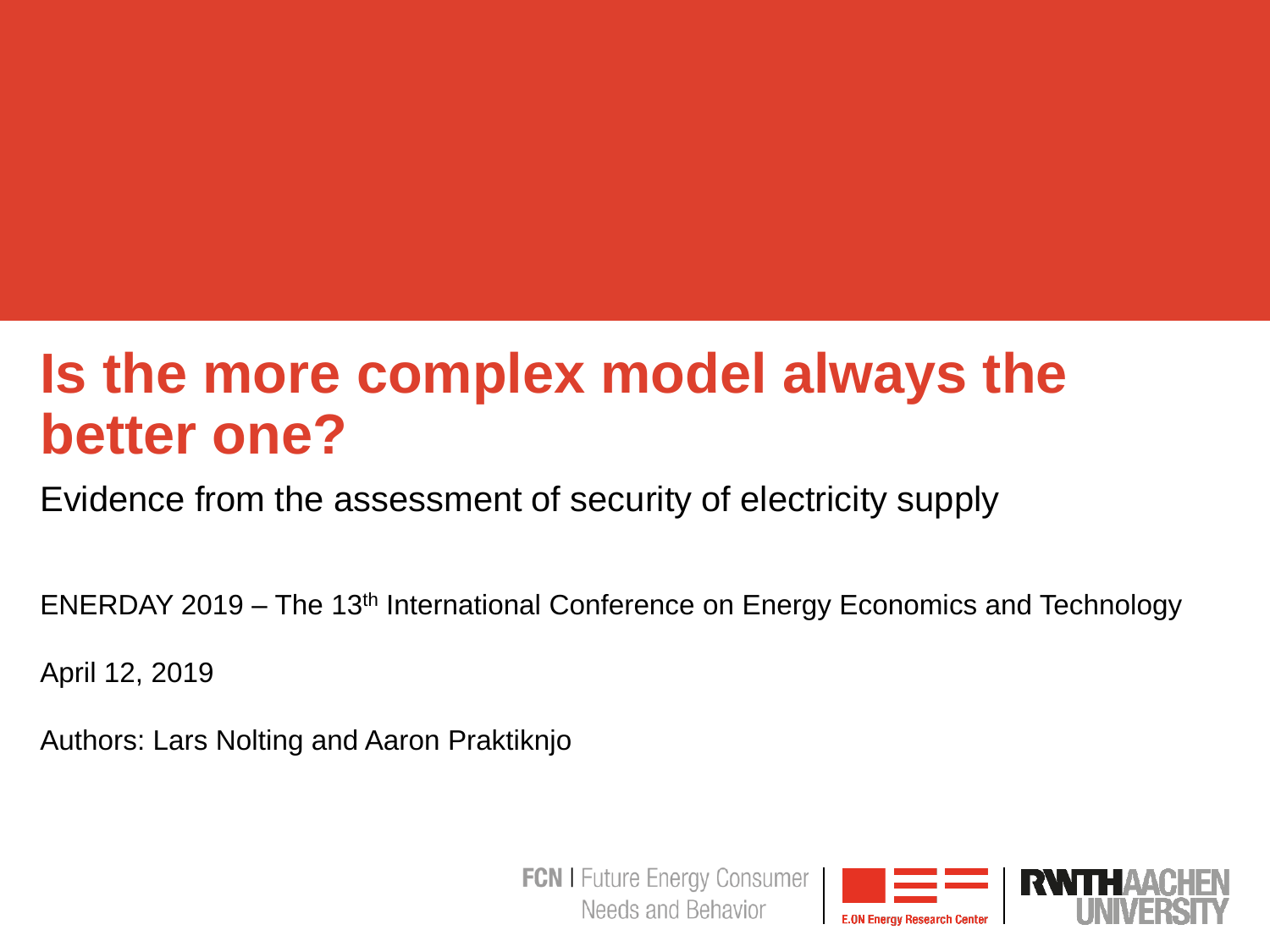**Varying studies with different approaches and different results regarding the security of electricity supply in Germany**



*Focused capacity markets. A new market design for the transition to a new energy system (10/2012)*

**Need for capacity markets to guarantee security of supply**

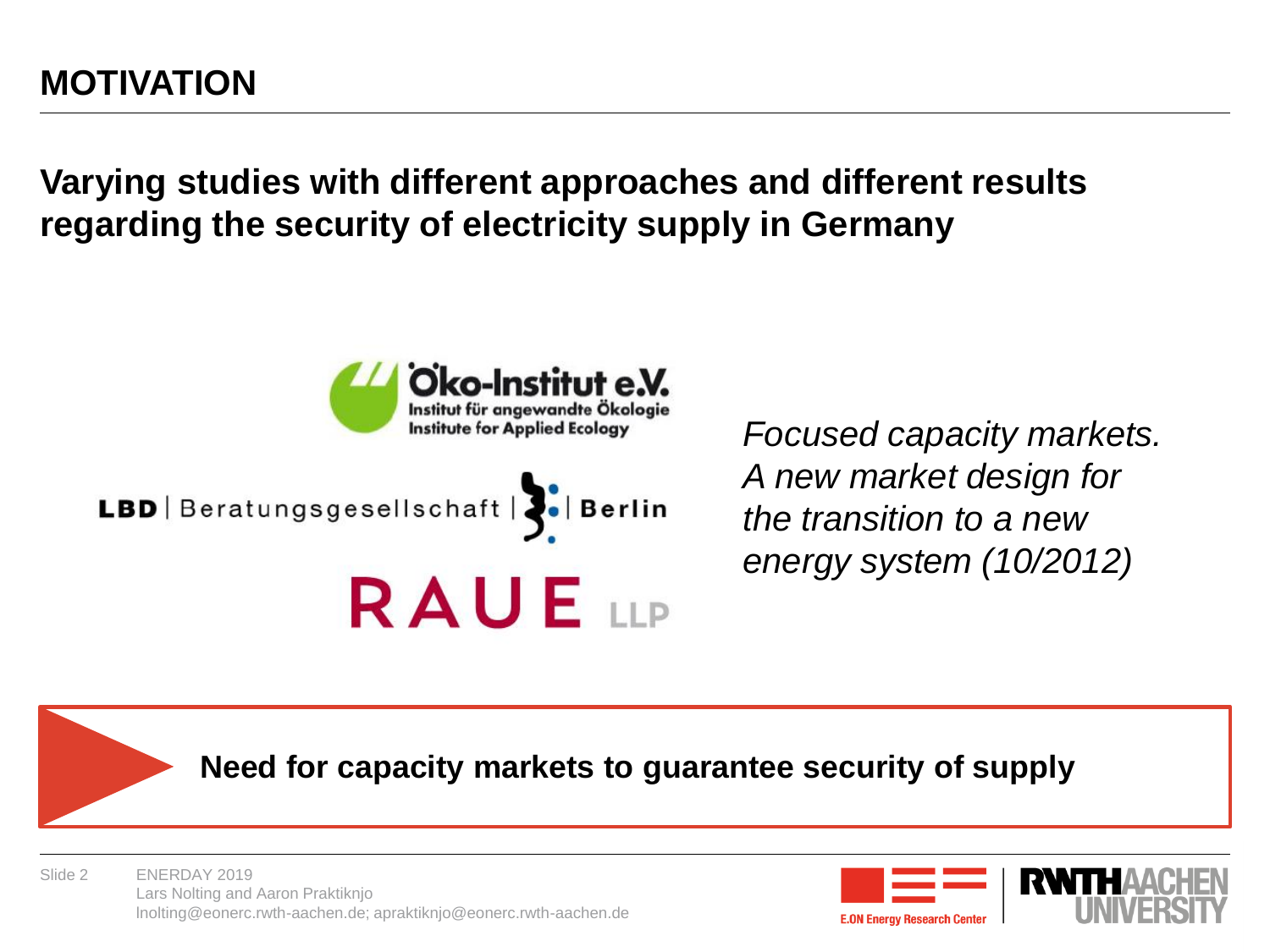**Varying studies with different approaches and different results regarding the security of electricity supply in Germany**

*Demand for a capacity reserve from coal-fired power in the German market until 2023 (09/2015)*

**No need to maintain reserve capacities in Germany to guarantee security of supply**

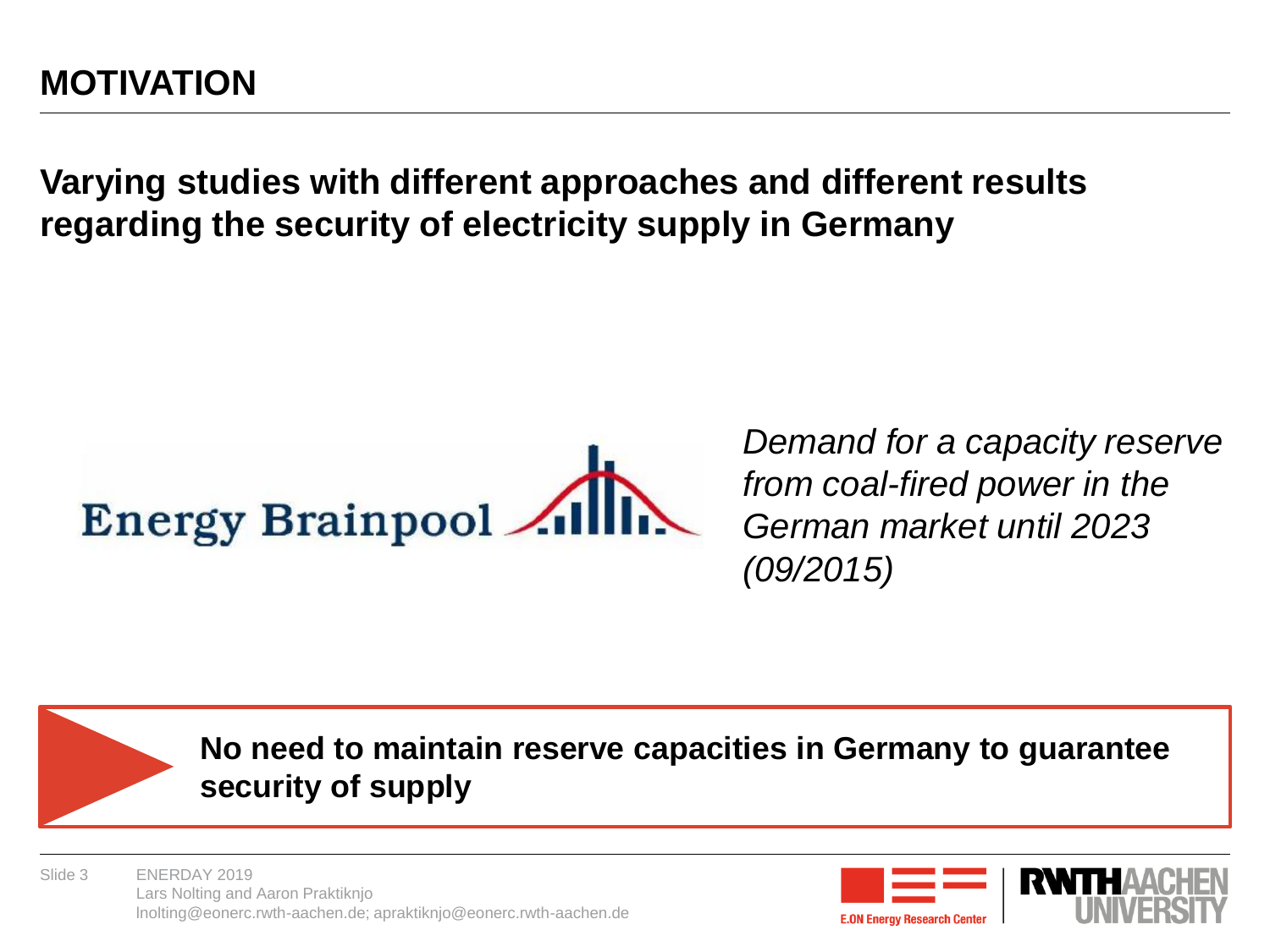#### **MOTIVATION**

**Varying studies with different approaches and different results regarding the security of electricity supply in Germany**



*Coal phase-out, electricity imports and exports and security of supply (11/2017)*

**Security of electricity supply in Germany is not at risk, if both nuclear and coal-fired power plants are phased-out, exports even increase**

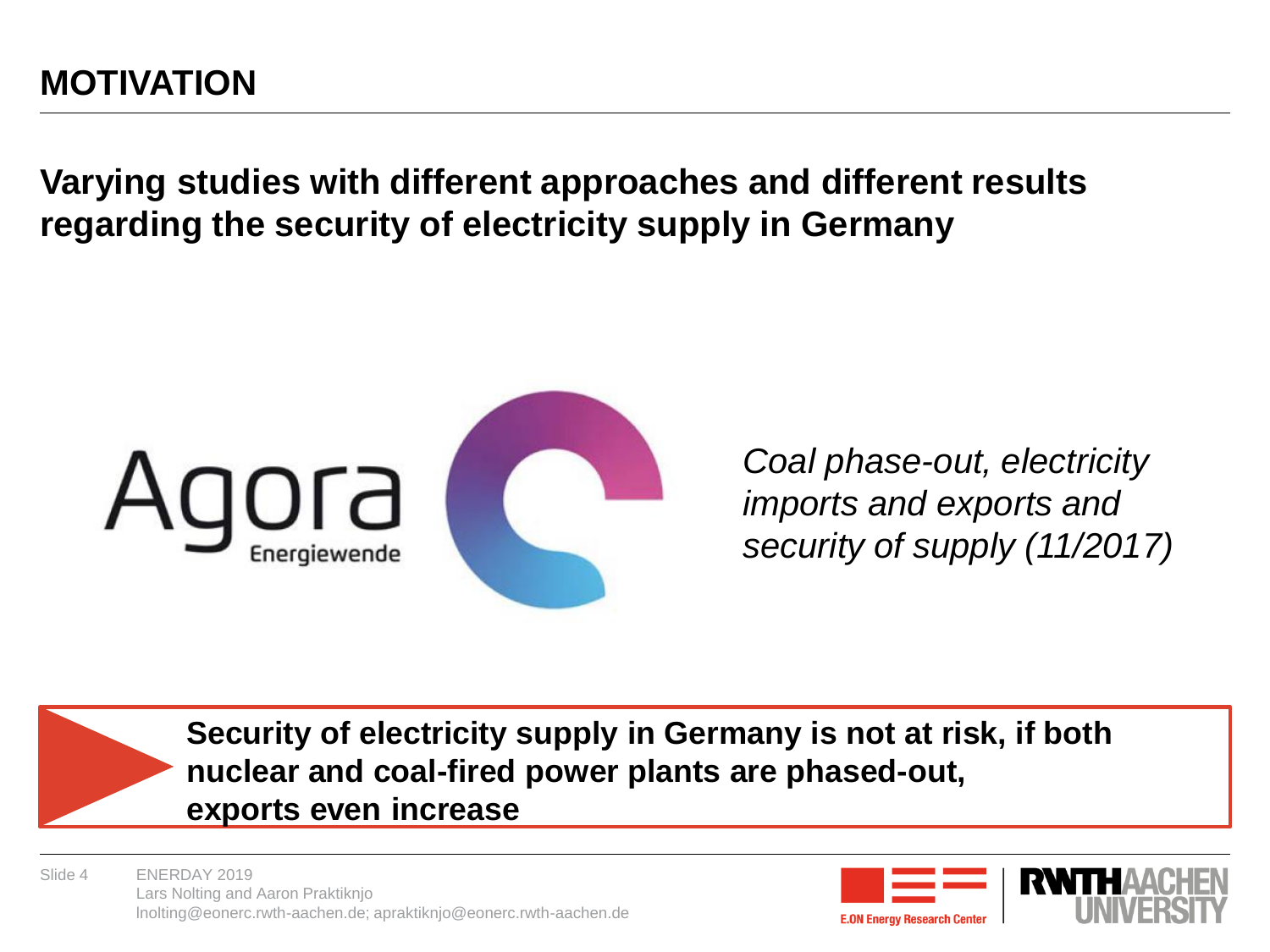**Varying studies with different approaches and different results regarding the security of electricity supply in Germany**



**Pentalateral Energy Forum** 

2<sup>nd</sup> report on generation adequacy assessment within PLEF region (01/2018)

**In 2023/24 the situation in Germany regarding security of supply tightens. Possibly, there are situations with loss of load.**

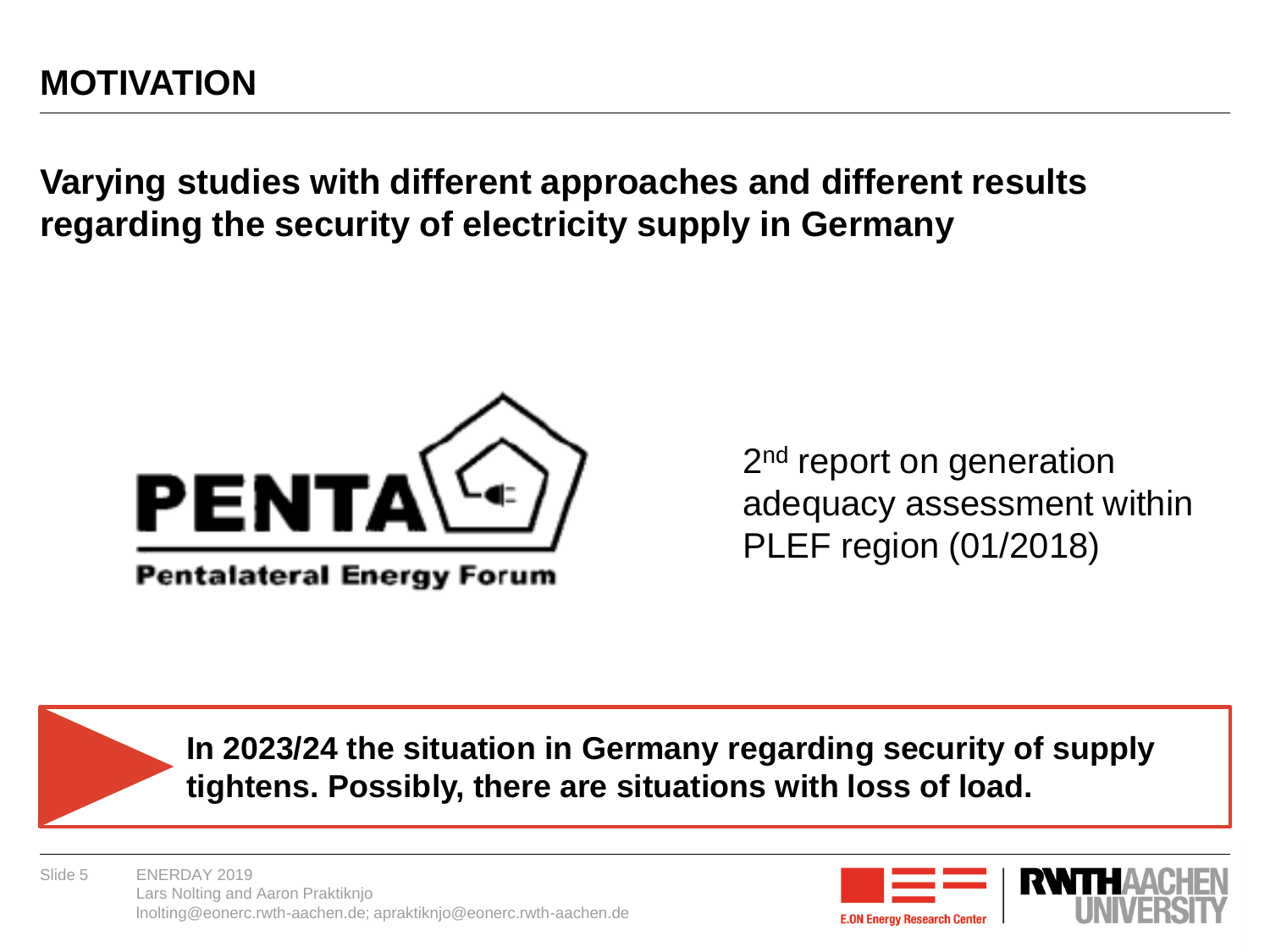# *What is the right modeling approach to assess security of electricity supply in Germany?*



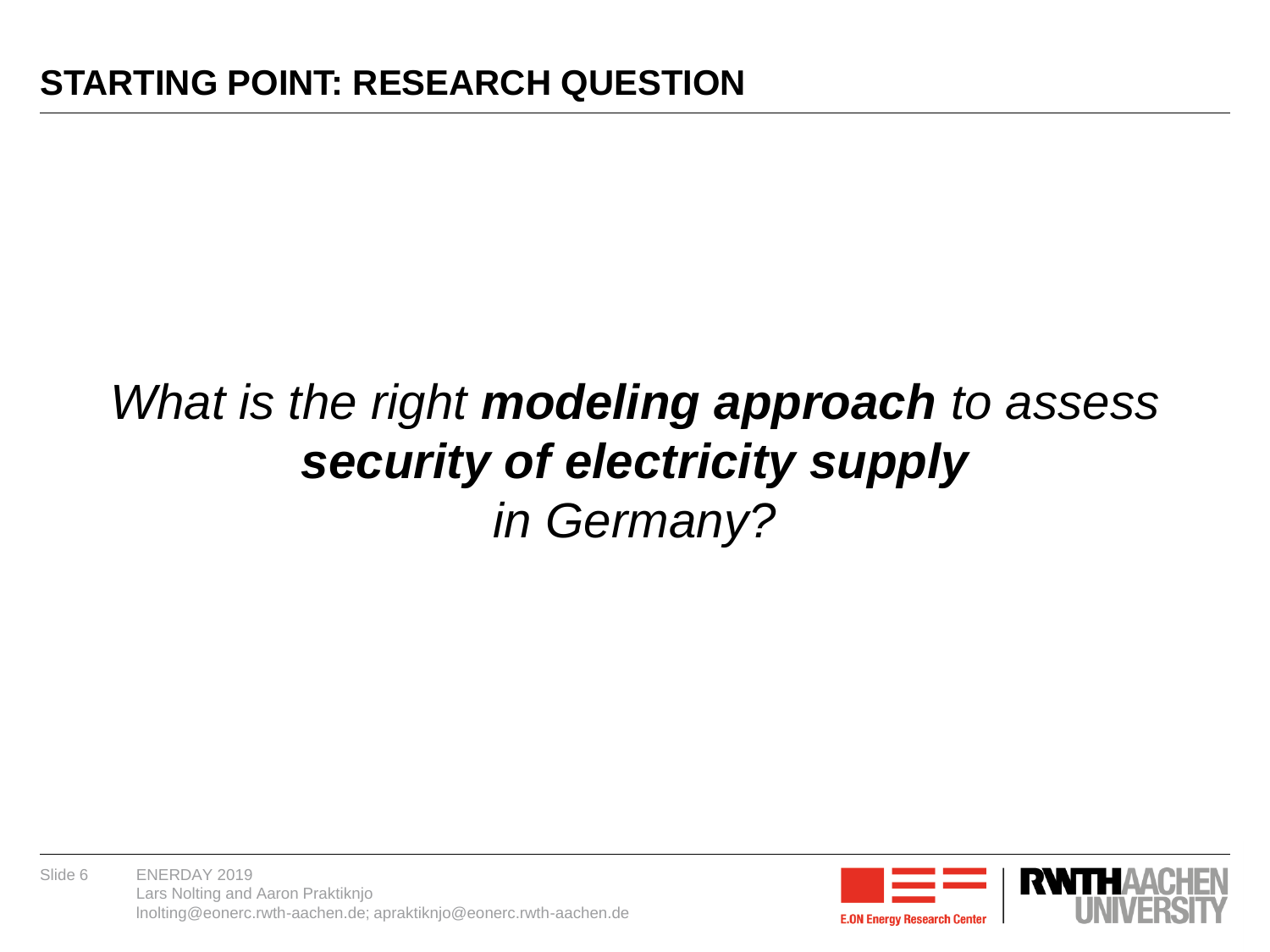#### **INTRODUCTION & MOTIVATION**

#### **The energy system is complex and needs to be simplified for scientific analyses**





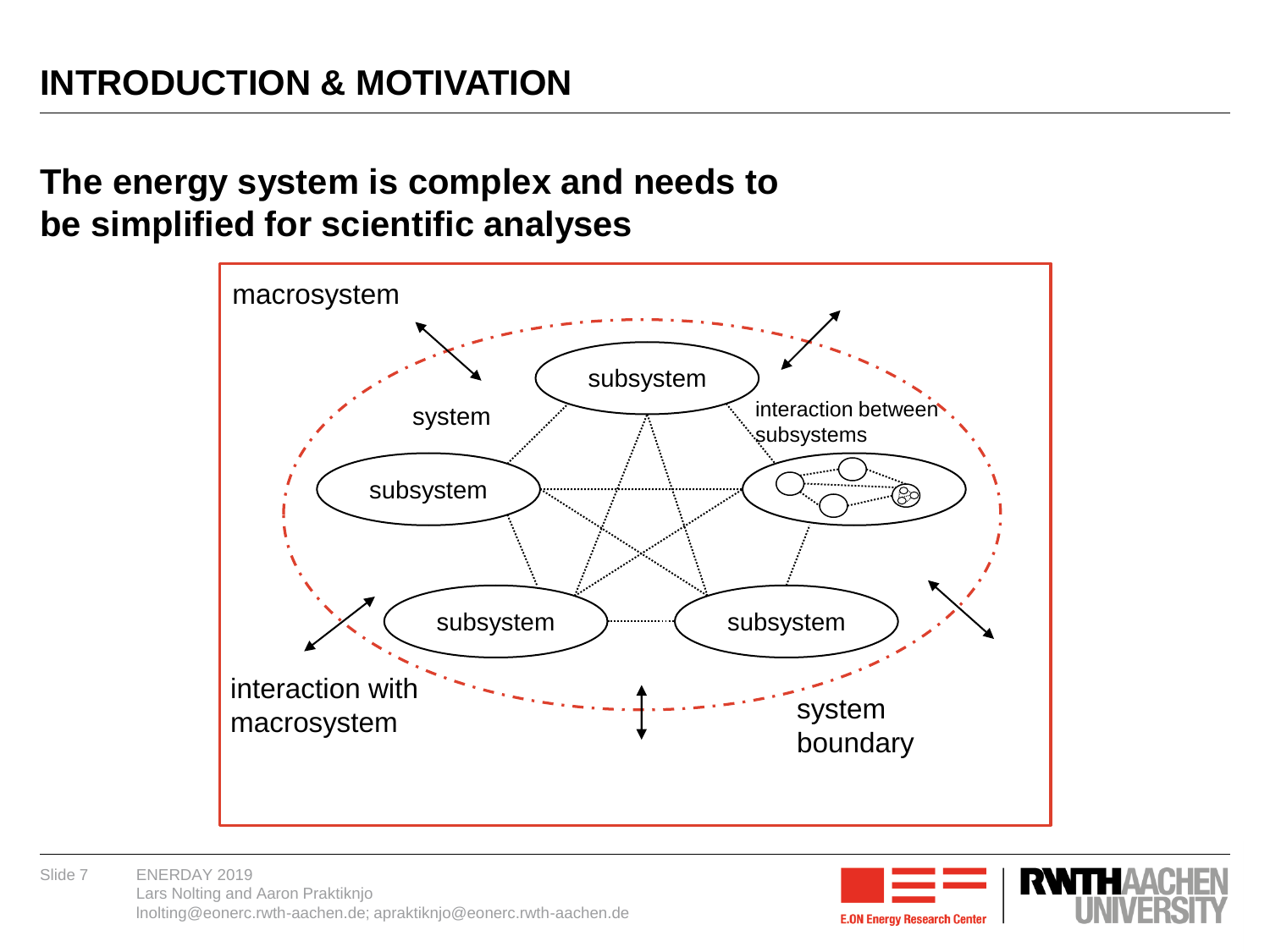**The physical reductionist idea is "wrong a great deal of time, and perhaps always" (Nobel price lecture by Robert B. Laughlin, 1999)**



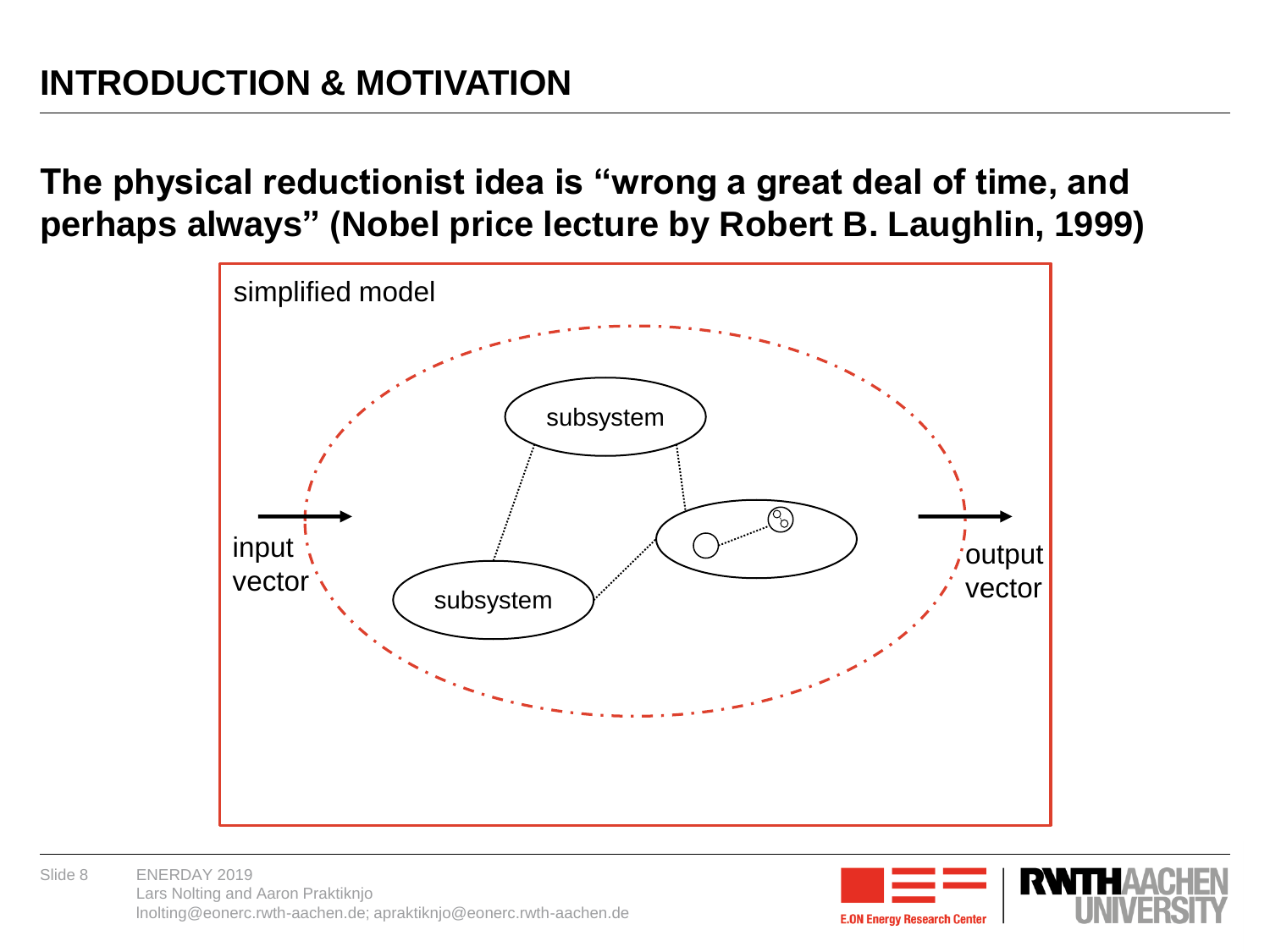#### **Different approaches to model energy system aim at different levels of the system's emergent behavior**

#### **Deterministic balance sheets**

- Top-down
- High level of emergence
- Low model complexity
- Usual approach:
	- Focus on peak load hour
	- Analysis of worst-case weather year
	- Computation time  $~10~$ h

#### **Probabilistic simulation models**

- Bottom-up
- Low level of emergence
- High model complexity
- Usual approach:
	- Calculation of 8,760 hours
	- Analysis of different weather years ( $\leq$  30)
	- Computation time  $~10$  h



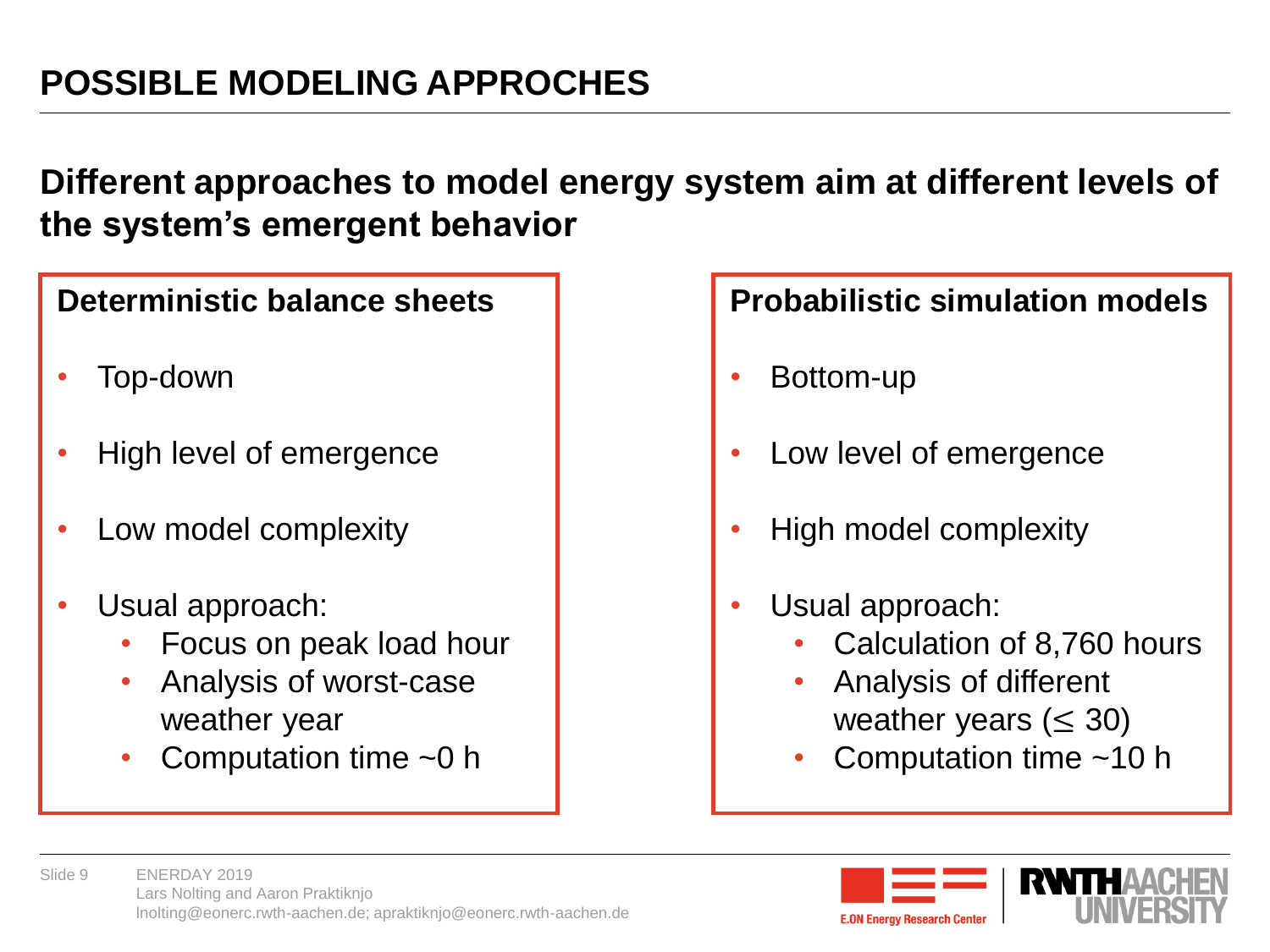#### **DETERMINISTIC BALANCE SHEETS IN GERMANY FOR 2023**



#### **Capacity surplus of more than 6 GW, however imports are needed**



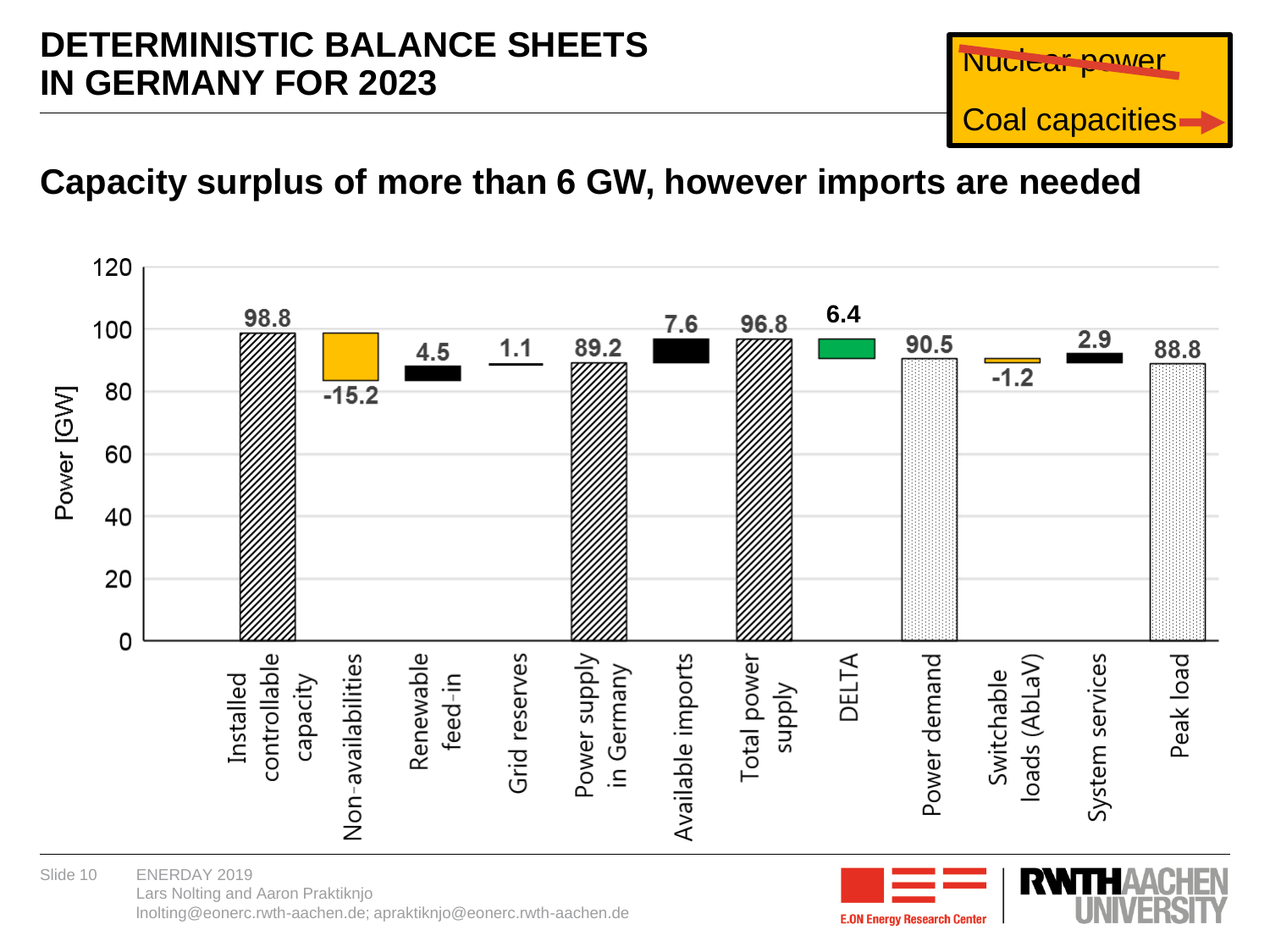#### **DETERMINISTIC BALANCE SHEETS IN GERMANY FOR 2023**



#### **Additional mothballing of 8 GW coal-fired power plants might cause capacity gap**



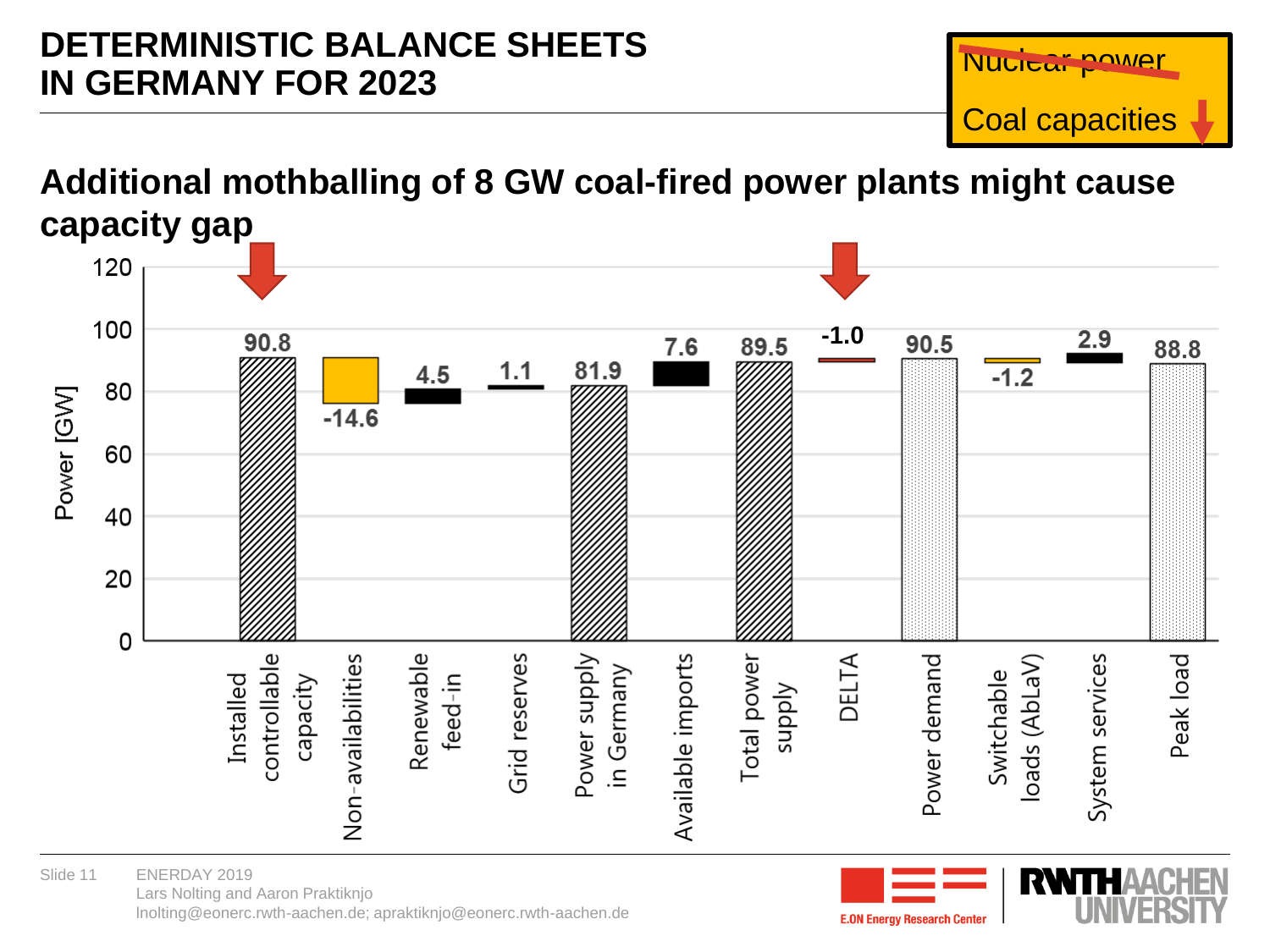#### **Hourly calculation of probability to cover load**



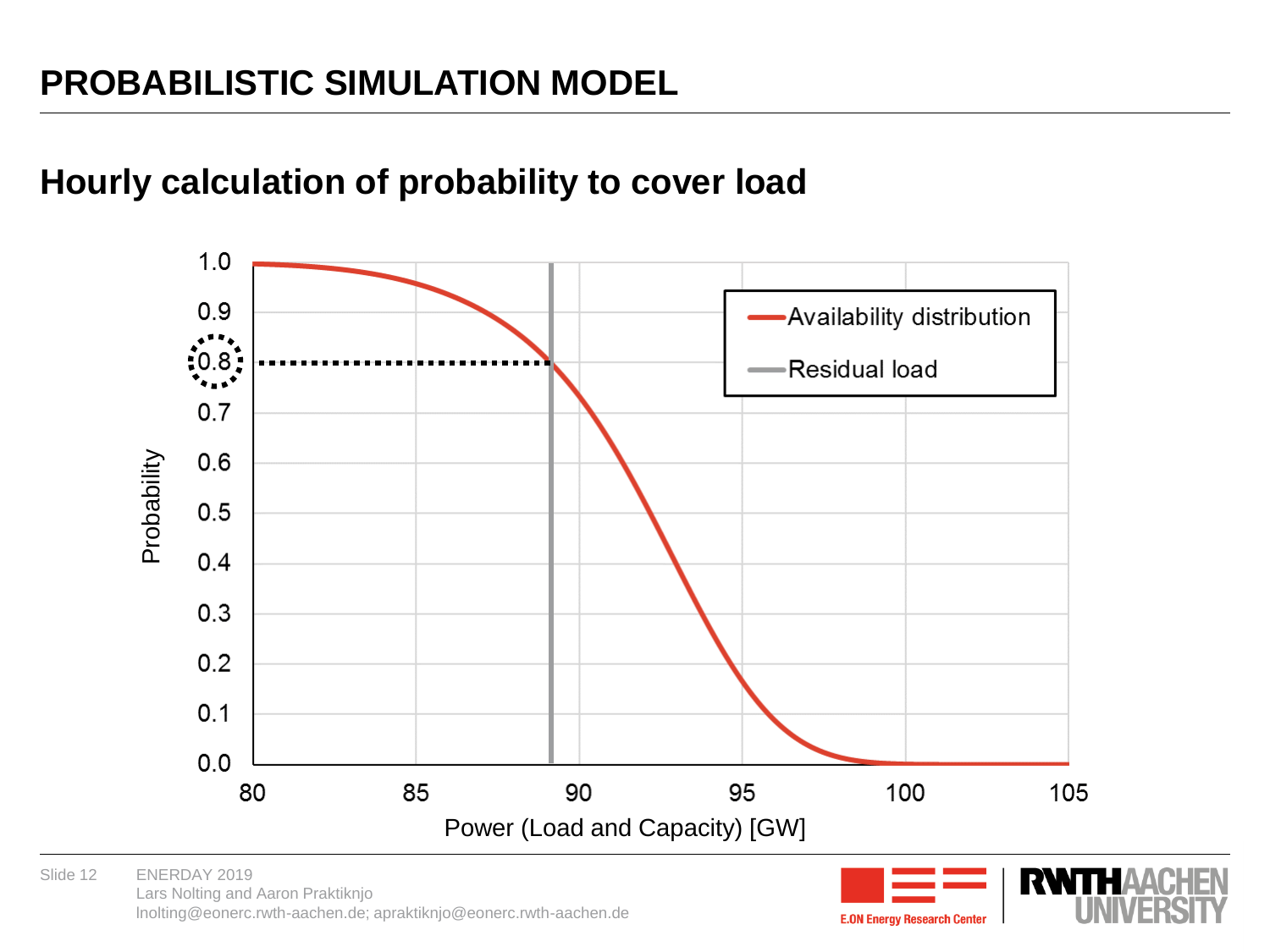#### **Consideration of stochastic influences both on load and supply side**



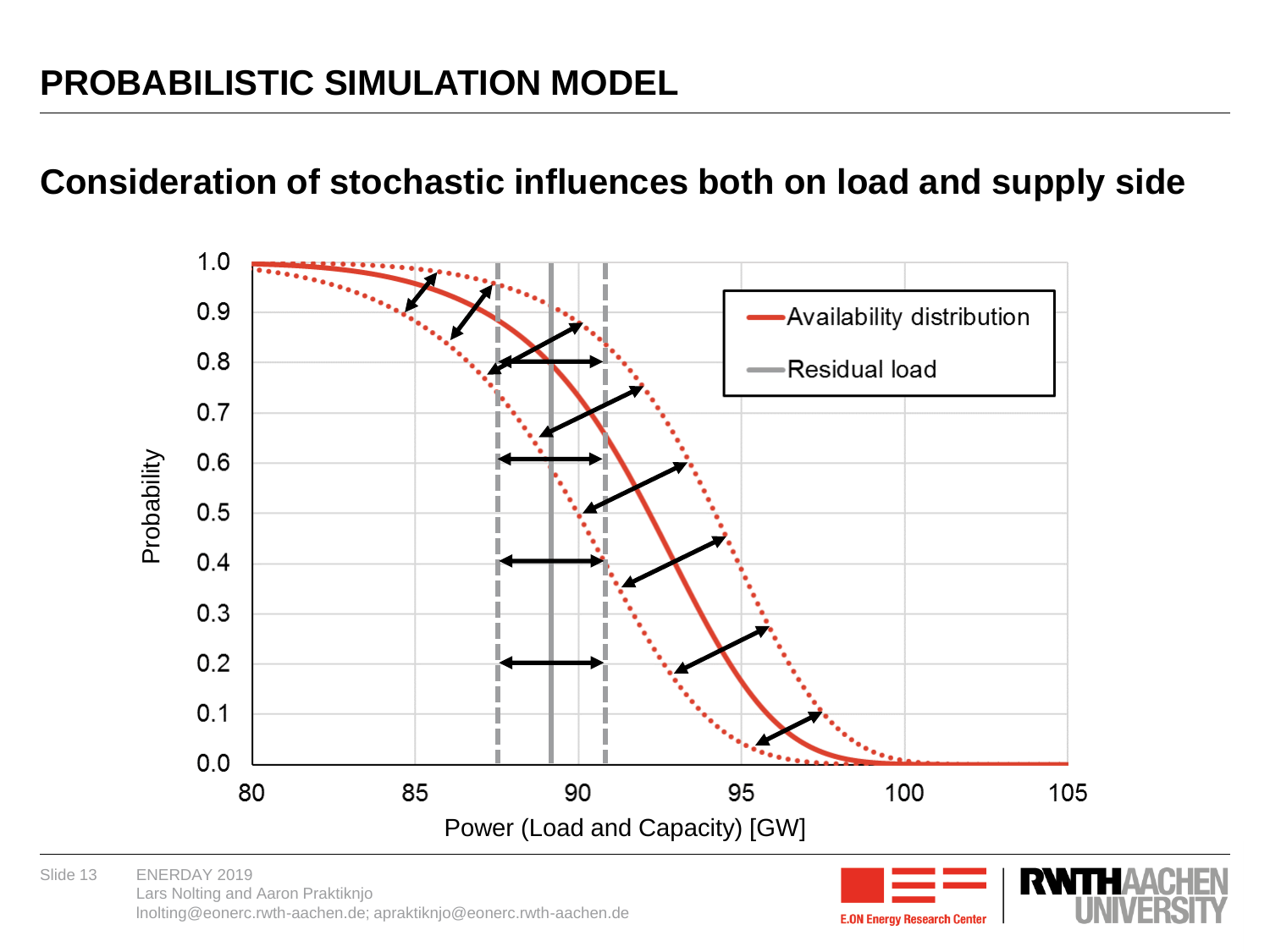#### **RESULTS OF PROBABILISTIC SIMULATION MODEL IN GERMANY FOR 2023**

#### **Loss of load is only to be expected in cold and calm weather years**



#### **Expected loss of load duration [h]**

|           | <b>Mean</b> | <b>Median</b> | <b>Max</b> | <b>Min</b> |
|-----------|-------------|---------------|------------|------------|
| 2023      |             | J.O           |            | 0.O        |
| 2023 -8GW | 0.3         |               | 2.3        | $0.0\,$    |

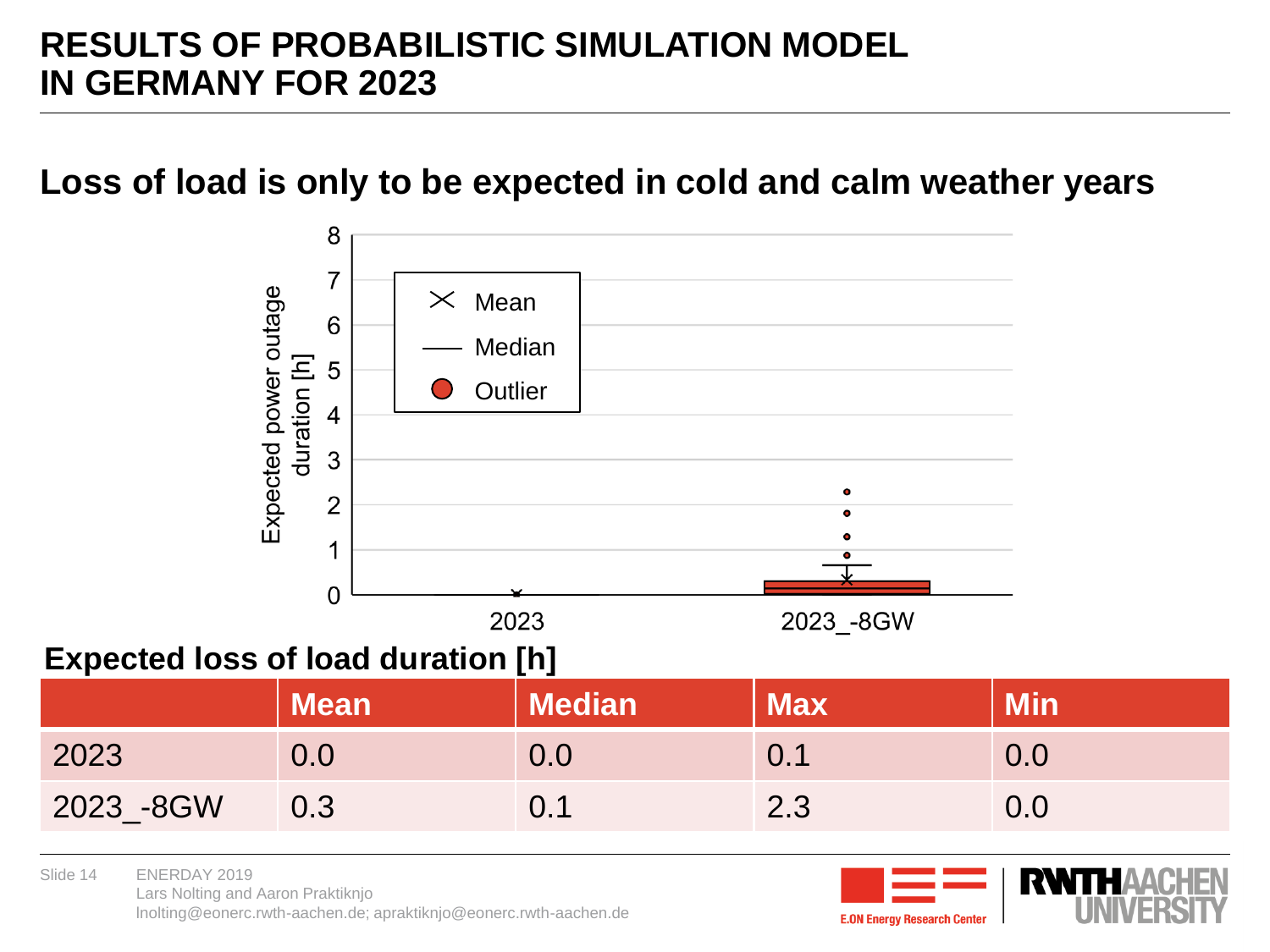### **INFLUENCE OF UNCERTAINTY IN INPUT DATA**

#### **-3.4 1.8 -2.9 -1.1 0.4 -0.7 1.4 0.0 -0.1 2.5** -5 -4 -3 -2 -1 0 1 2 3 4 5 AT BE CH CZ DK FR NL NO PL SE Changes MAF2018-MAF2017 [GW]

#### **Changes in installed capacities in neighboring countries for 2023**

*"In fact, the reason behind this difference is not an error but an update of data due to better information-availability compared to last year."*  (e-mail communication with representative from entso-e 2018)

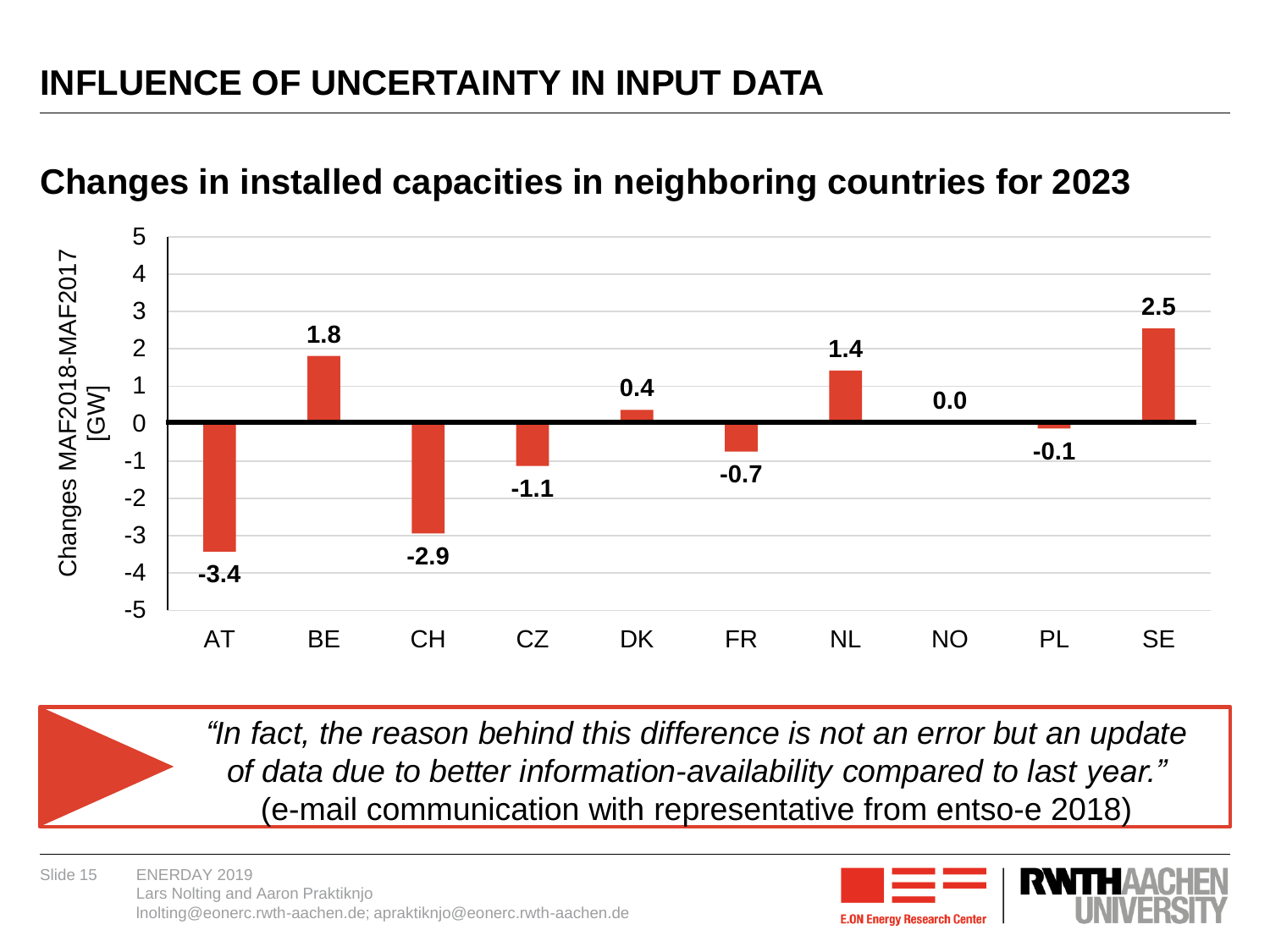#### **INFLUENCE OF UNCERTAINTY IN INPUT DATA**

#### **Change in available import capacities during peak load hour [GW]**



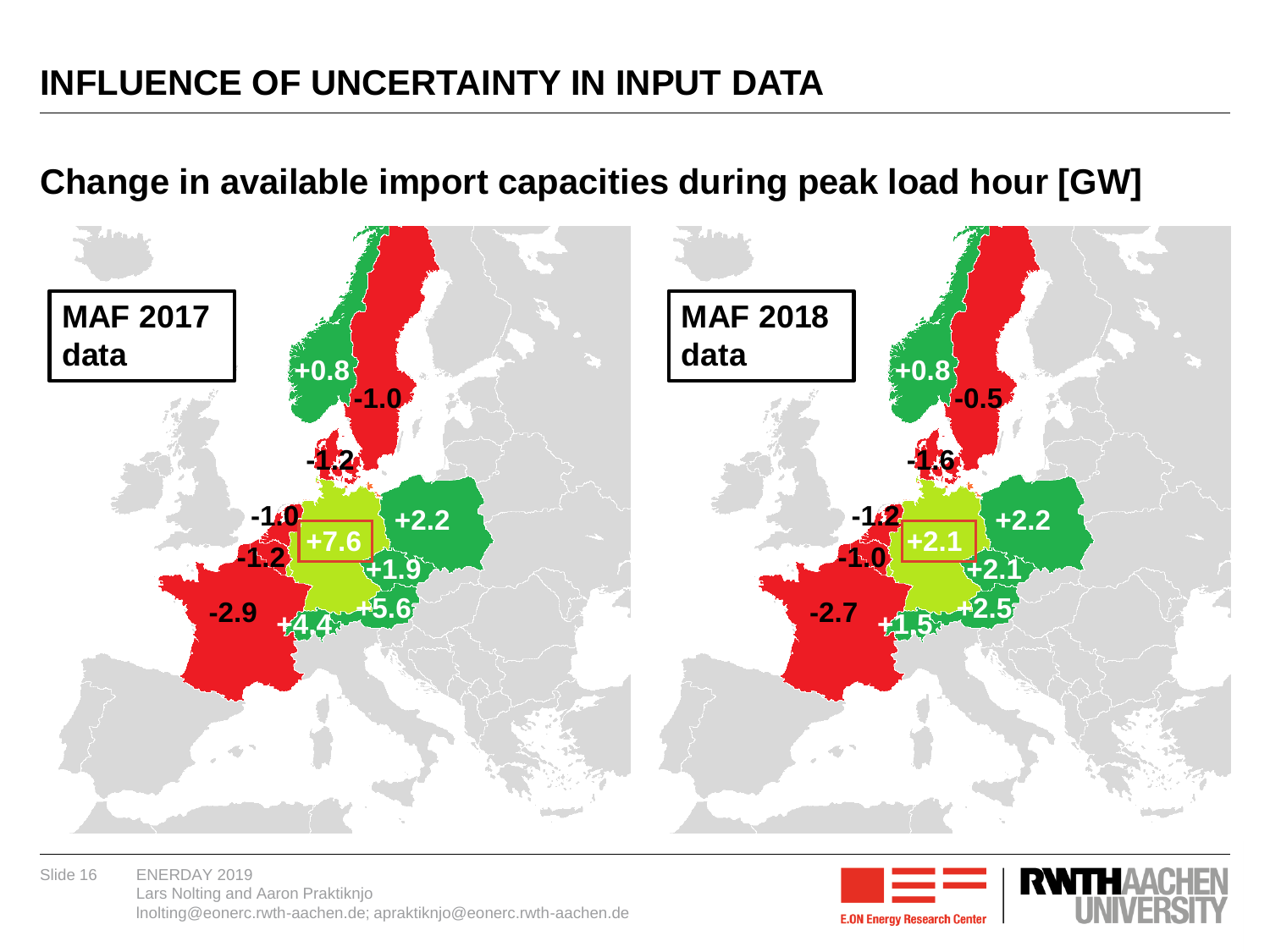#### **SENSITIVITY OF MODEL OUTPUT – BALANCE SHEET** Nuclear power **YEAR 2023, BASED ON MAF 2017 DATA** Coal capacities **Additional mothballing of 8 GW coal-fired power plants MAF 2017 might cause capacity gap data**120 100 **-1.0**  $2.9$ 90.8 90.5 7.6 89.5 88.8 81.9  $1.1$ 4.5  $-1.2$ 80 Power [GW]  $-14.6$ 60 40 20 0 DELTA controllable Non-availabilities Renewable Grid reserves Available imports Total power Power demand System services Peak load Power supply loads (AbLaV) in Germany Switchable feed-in Installed capacity **Addns**



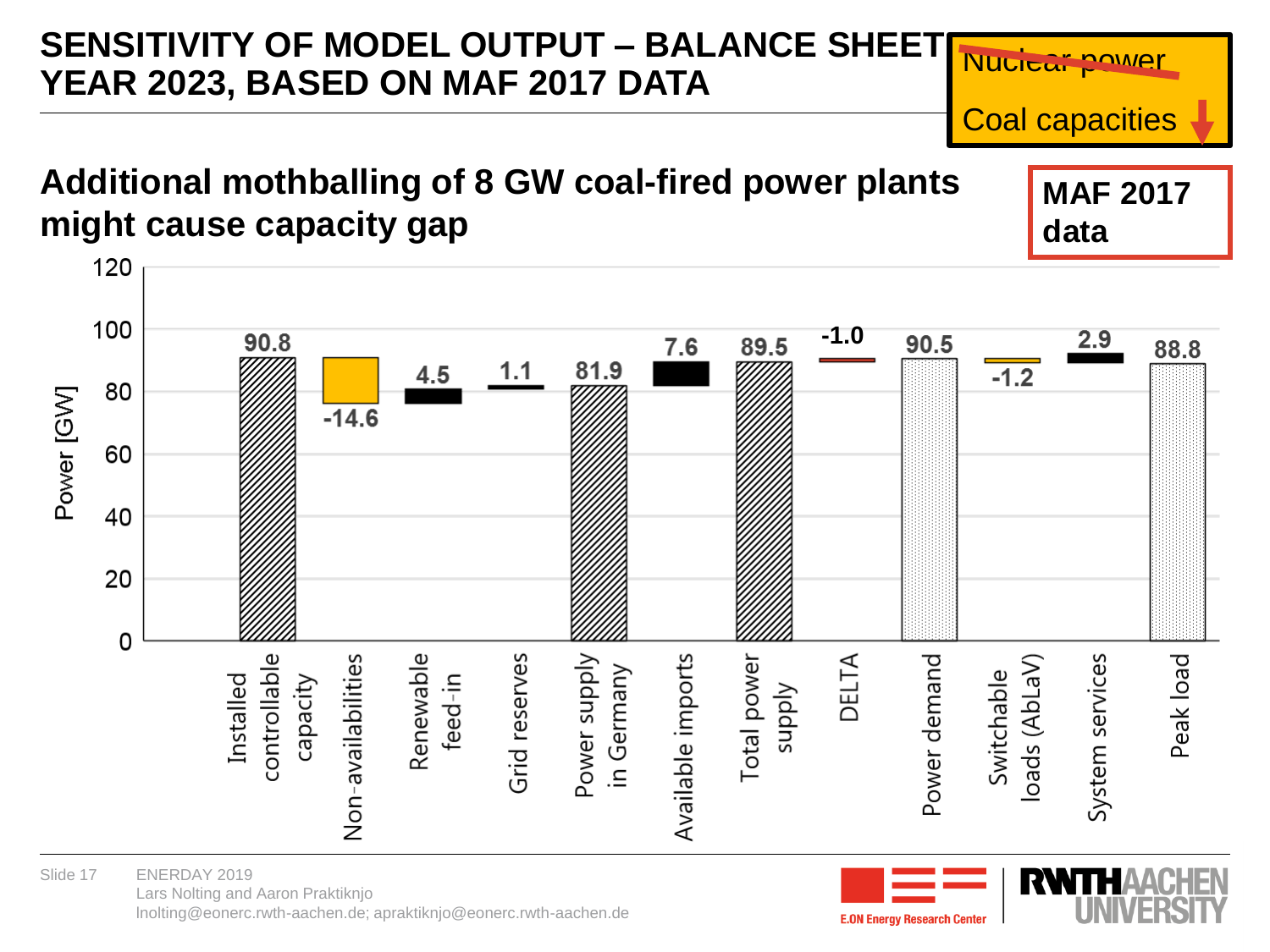

ENERDAY 2019 Lars Nolting and Aaron Praktiknjo lnolting@eonerc.rwth-aachen.de; apraktiknjo@eonerc.rwth-aachen.de Slide 18

**E.ON Energy Research Center** 

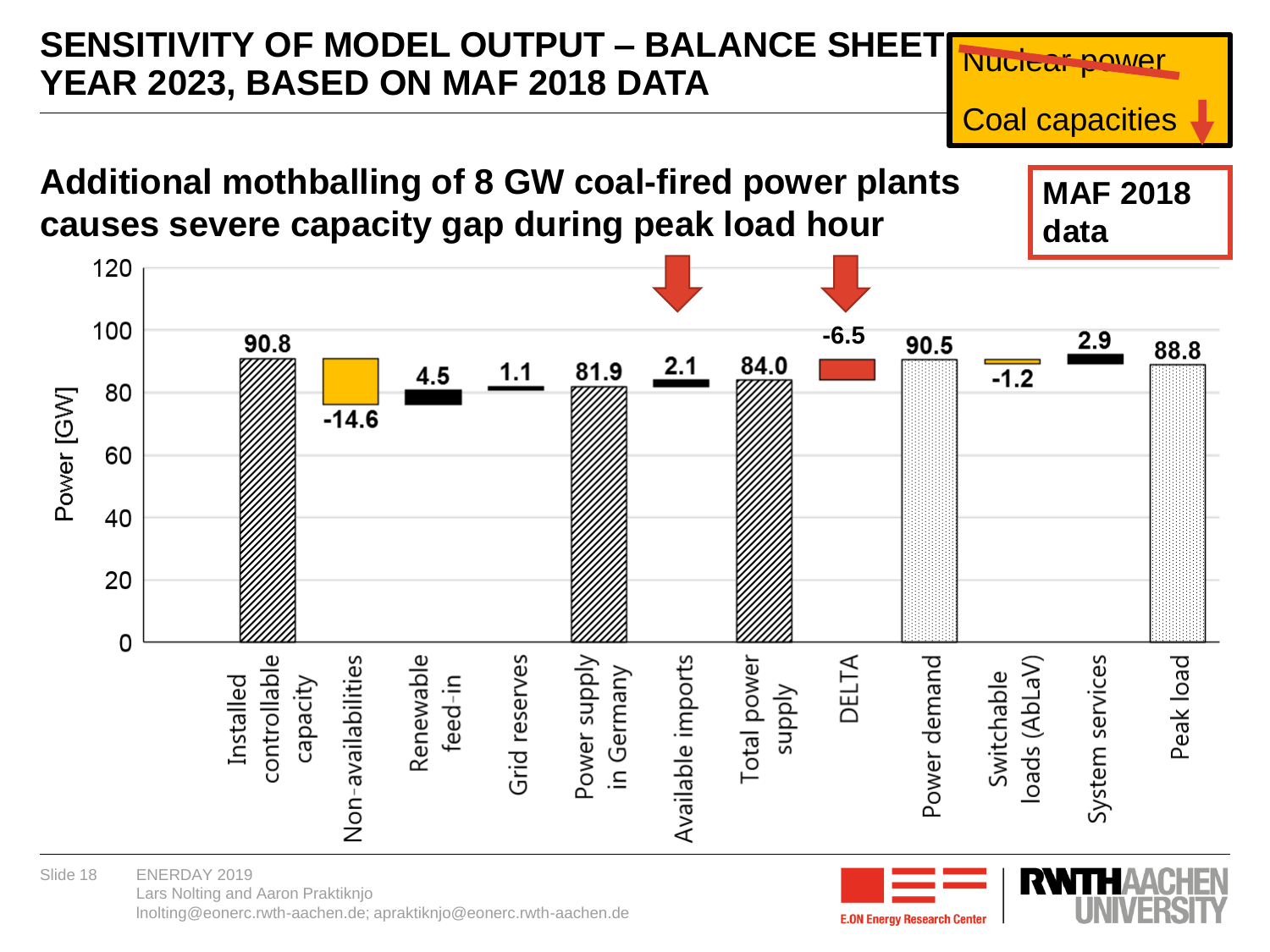#### **SENSITIVITY OF PROBABILISTIC SIMULATION MODEL**

#### **Changes in residual load cause non-linear reactions**



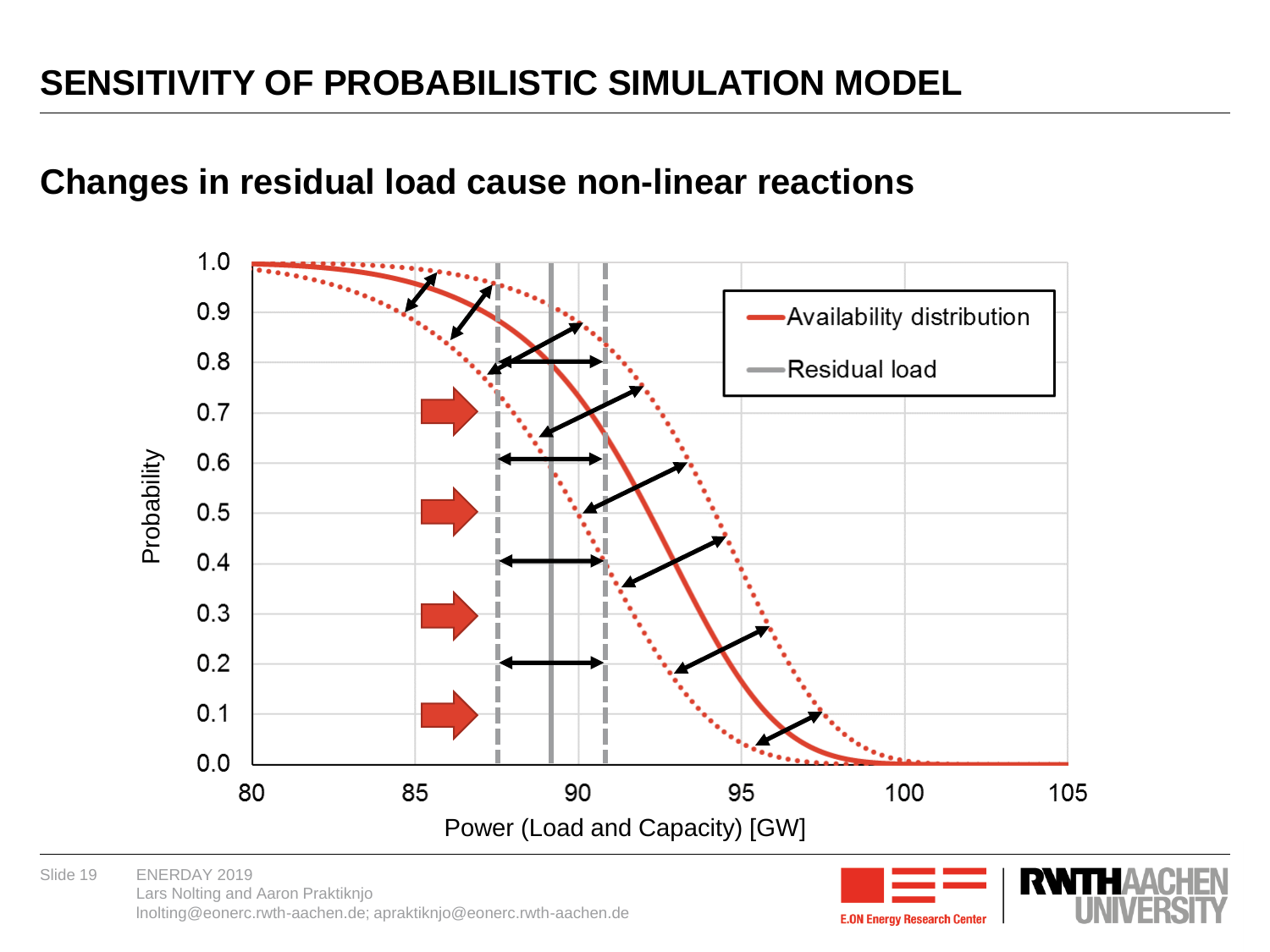#### **SENSITIVITY OF MODEL OUTPUT – SIMULATION MODEL BASED ON MAF 2017**

# MAF 2017 **Loss of load is only to be expected in cold and calm weather years**



#### **Expected loss of load duration [h]**

|           | <b>Mean</b> | <b>Median</b> | Max | <b>Min</b> |
|-----------|-------------|---------------|-----|------------|
| 2023      | $0.0\,$     | $0.0\,$       |     | 0.0        |
| 2023 -8GW | 0.3         | 0.1           | 2.3 | $0.0\,$    |

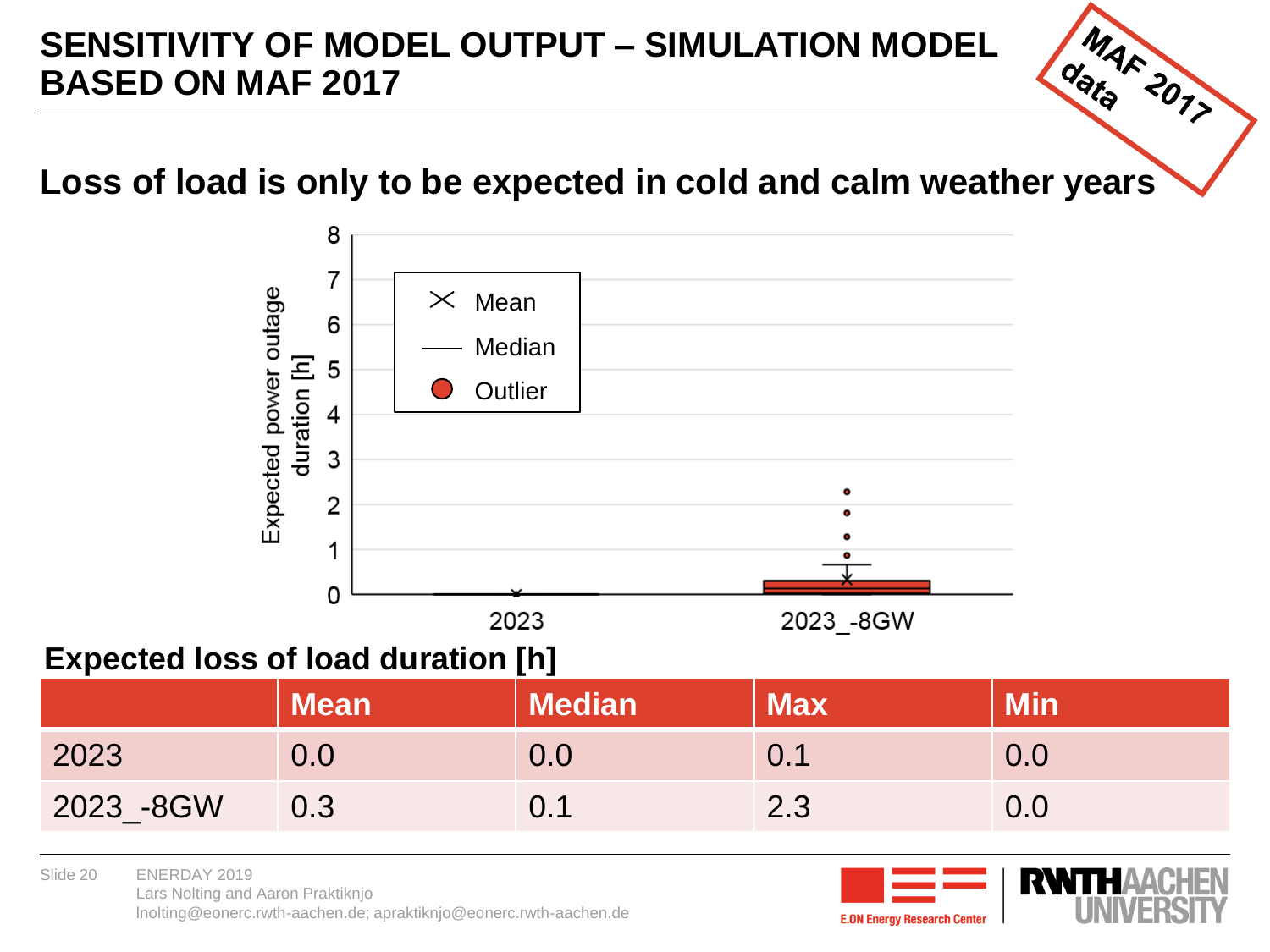#### **SENSITIVITY OF MODEL OUTPUT – SIMULATION MODEL BASED ON MAF 2018**

#### **Capacity shortages can reach up to 7 h per year**



#### **Expected loss of load duration [h]**

|           | <b>Mean</b> | <b>Median</b> | <b>Max</b> | <b>Min</b> |
|-----------|-------------|---------------|------------|------------|
| 2023      | () 1        | $0.0\,$       |            |            |
| 2023 -8GW | 2.6         | 2.3           |            |            |



MAF 2018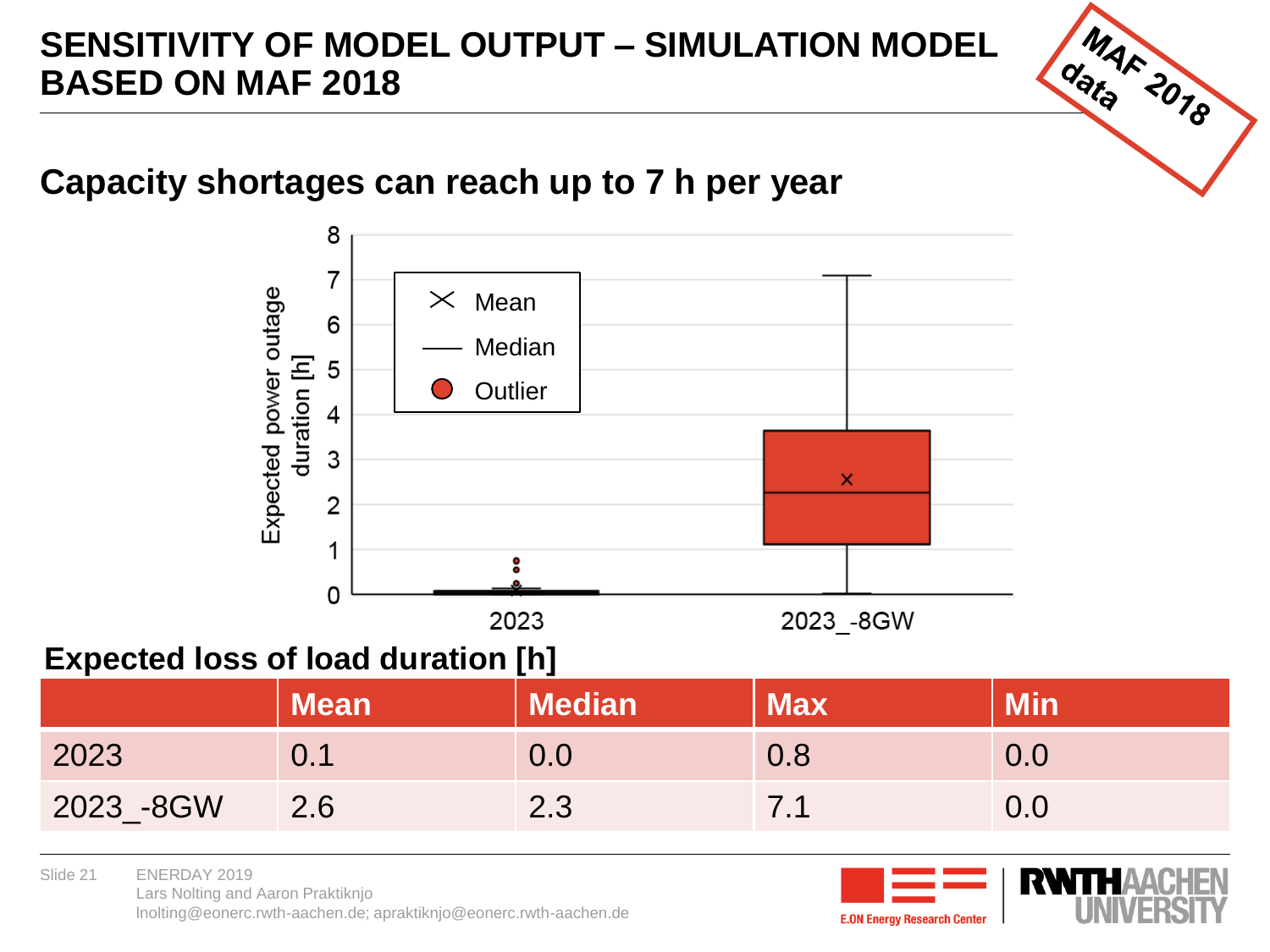#### **COMPARISON OF MODELING APPROCHES**

#### **Deterministic balance sheets**

- Direct visualization of inputoutput relation
- Ease of interpretation: will peak load be covered at predefined significance level?
- Implicit assumption: peak load hour represents worst-case for the system

#### **Probabilistic simulation models**

- Relation between input and output is hard to anticipate
- Statistical capabilities needed to interpret results (e.g. boxplots)
- All hours are investigated

Deterministic capacity balance sheets allow for **well-traceable modeling**, but their **scope is further limited** by the expansion of fluctuating renewables and the decrease of controllable capacities

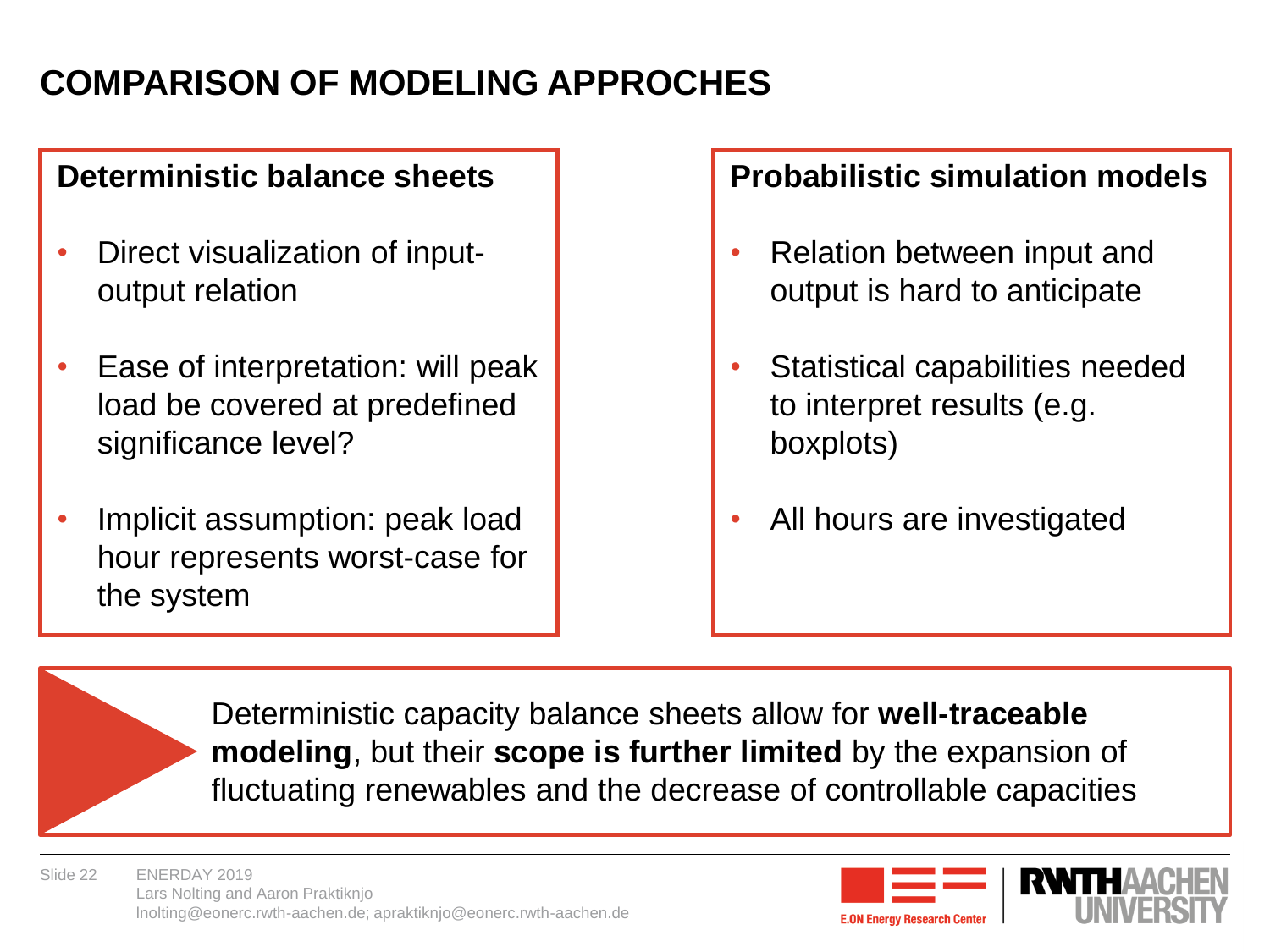**More complex models are not superior** *per se* **and can not compensate for uncertainties in input data**

- **Parsimony** (DeCarolis et al., 2017) vs. **"Keep it complex!"** (Stirling, 2010)
- Sometimes the **system's emergent behavior** can also be depicted using rather simple models
- To provide **deep insights** and **guarantee ease of interpretation**, the combination of models with **different levels of complexity** can be appropriate



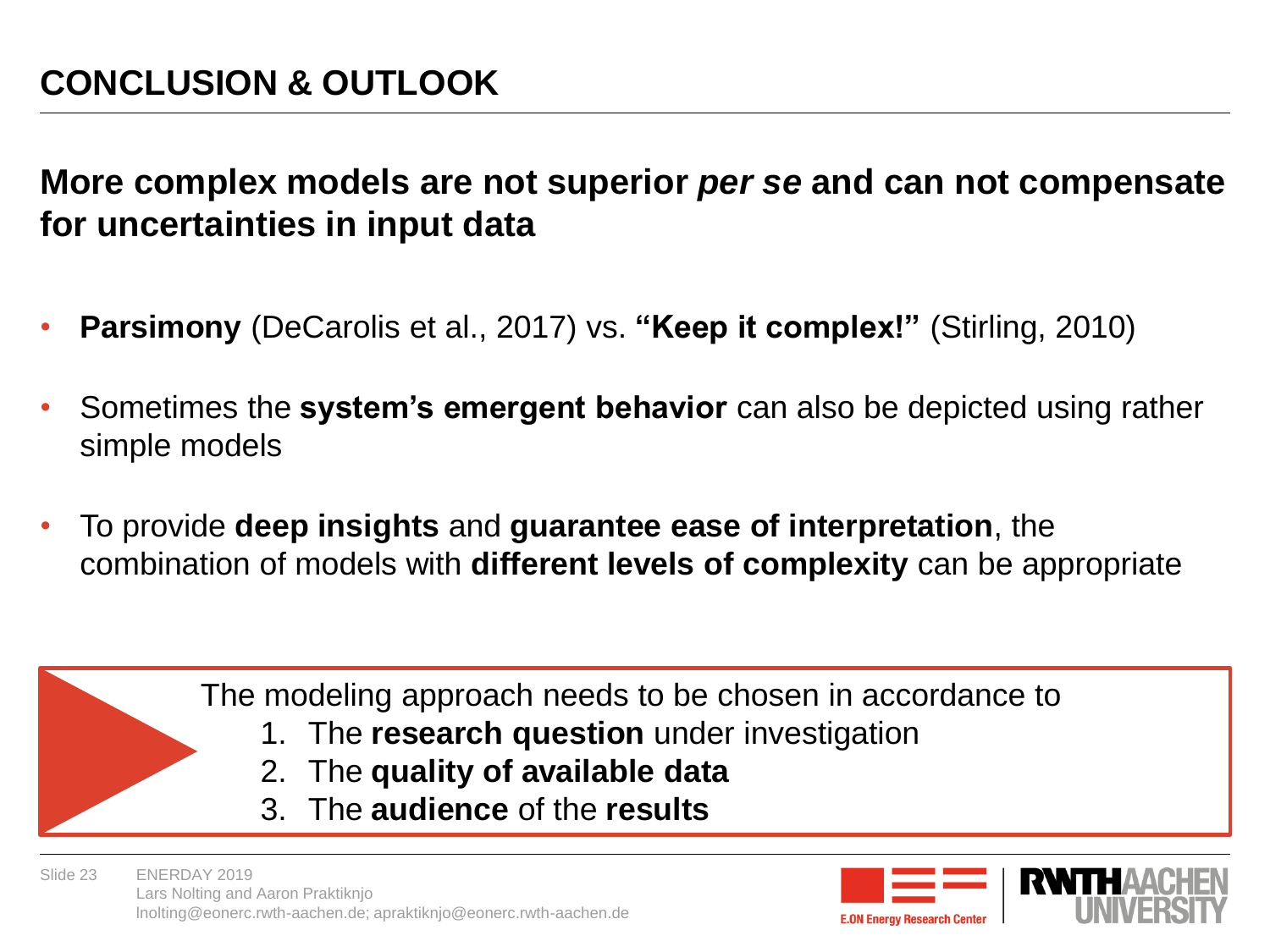# **Thank you for your attention!**

Do you have any questions or comments?

**FCN I** Future Energy Consumer Needs and Behavior